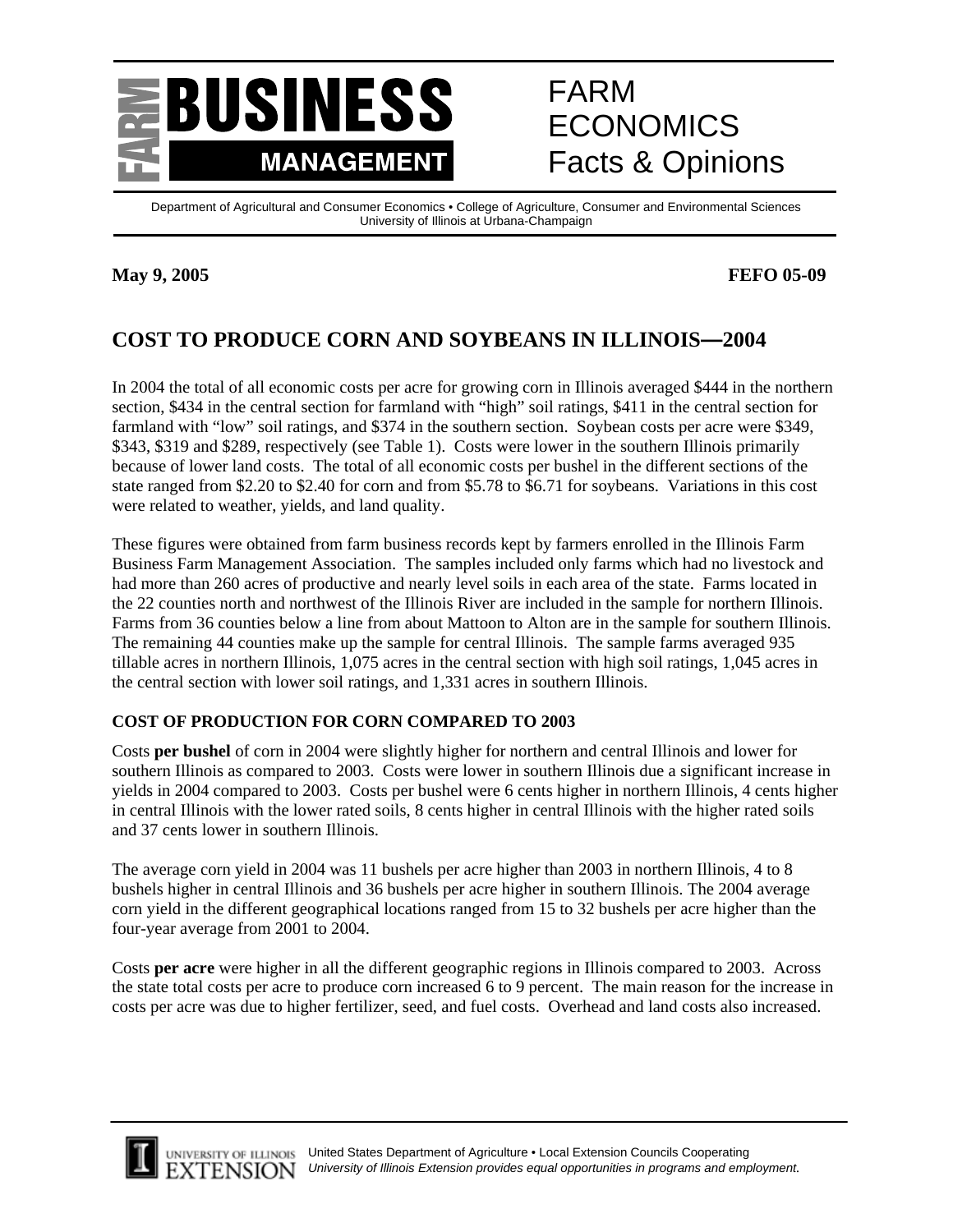## **COST OF PRODUCTION FOR SOYBEANS COMPARED TO 2003**

Production costs **per bushel** of soybeans decreased significantly in all areas of the state compared to 2003. Costs per bushel decreased due to substantially higher yields. Soybean yields ranged from 11 to 17 bushels per acre higher in 2004 as compared to 2003. Decreases in costs per bushel ranged from a \$1.22 decrease in southern Illinois to a \$2.60 decrease in northern Illinois.

Like corn, total costs **per acre** increased in all geographic regions of the state compared to 2003. Costs increased \$17 per acre in northern Illinois, \$13 per acre in central Illinois with the higher rated soils, \$17 per acre in central Illinois with the lower rated soils and \$16 per acre in southern Illinois. Seed, fuel, and the charge for land were some of the costs that increased. Average soybean yields in the different areas ranged from 6 to 8 bushels per acre higher than the four-year average from 2001 to 2004.

### **STATE AVERAGES**

Total costs to produce corn for all combined areas of the state were \$426 per acre. This figure increased 8 percent compared to the year before. Variable costs increased \$19 per acre, or 11 percent, other nonland costs increased \$7 per acre and land costs increased \$4 per acre. In 2004, cash costs accounted for 45 percent of the total cost of production for corn, other nonland costs were 27 percent, and land costs were 28 percent. The average corn yield for all combined areas of the state was 184 bushels per acre resulting in a total cost of production of \$2.32 per bushel. The average corn yield was the highest on record. The previous high was 174 bushels per acre in 2003. Total costs per acre were the third highest on record. Due to the record high yields however, total costs per bushel were the second lowest since 1994 when they were \$2.11.

Total cost per acre to produce soybeans increased, from \$317 per acre in 2003 to \$333 per acre in 2004. Generally speaking, the same expenses that increased for corn also increased for soybeans. Variable costs accounted for 33 percent of the total cost of production for soybeans, other nonland costs 31 percent and land costs 36 percent. The average soybean yield for all combined areas of the state was a record 54 bushels per acre resulting in a total cost of production of \$6.17 per bushel. The previous high soybean yield was 50 bushels per acre in 1994. The cost per bushel of \$6.17 was the lowest since \$5.80 in 1994.

The author would like to acknowledge that data used in this study comes from the local Farm Business Farm Management (FBFM) Associations across the State of Illinois. Without their cooperation, information as comprehensive and accurate as this would not be available for educational purposes. FBFM, which consists of 6,000 plus farmers and 60 professional field staff, is a not-for-profit organization available to all farm operators in Illinois. FBFM field staff provide on-farm counsel with computerized recordkeeping, farm financial management, business entity planning and income tax management. For more information, please contact the State FBFM Office located at the University of Illinois Department of Agricultural and Consumer Economics at 217-333-5511 or visit the FBFM website at www.fbfm.org.

A more complete discussion of how some of the costs are calculated can be found under enterprise costs in the management section of *farmdoc*.

Issued by: Dale Lattz, Department of Agricultural and Consumer Economics



L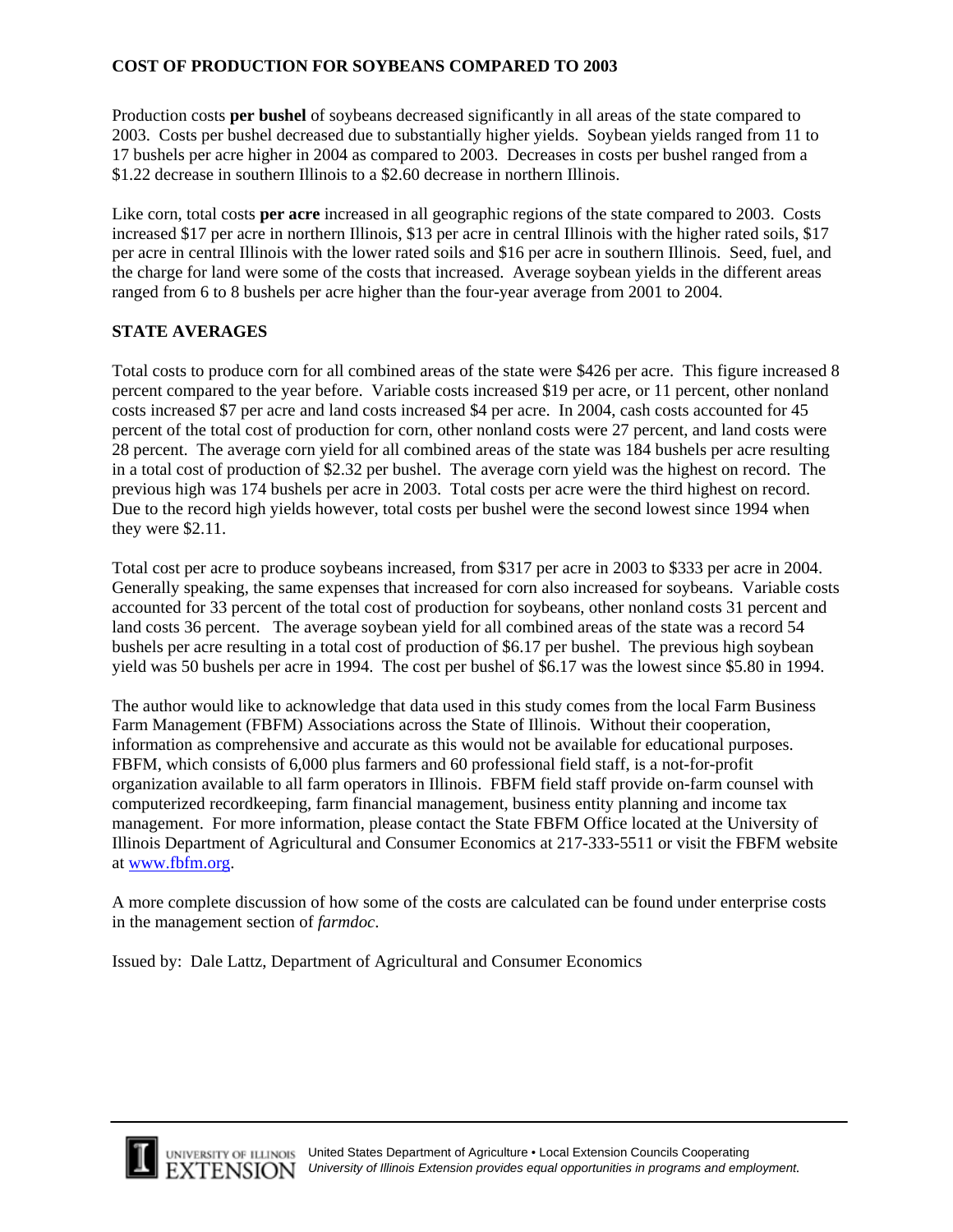|                          | Corn           |                      |                      |          |  |
|--------------------------|----------------|----------------------|----------------------|----------|--|
|                          | <b>North</b>   | Central <sup>1</sup> | Central <sup>2</sup> | South    |  |
|                          | 558            | 733                  | 378                  | 228      |  |
|                          | 558            | 556                  | 555                  | 608      |  |
| <b>Nonland Costs</b>     |                |                      |                      |          |  |
| Variable costs:          |                |                      |                      |          |  |
|                          | \$64           | \$<br>68             | \$<br>66             | \$<br>66 |  |
|                          | 40             | 38                   | 38                   | 31       |  |
|                          | 39             | 38                   | 38                   | 41       |  |
|                          | 16             | 9                    | 8                    | 4        |  |
|                          | 41             | 34                   | 36                   | 37       |  |
|                          | \$200          | \$187                | \$186                | \$179    |  |
| Other nonland costs:     | 13             | 10                   | 7                    | 9        |  |
|                          | \$34           | \$<br>36             | \$<br>37             | \$<br>35 |  |
|                          | 10             | 8                    | 8                    | 9        |  |
|                          | $\overline{4}$ | 6                    | 5                    | 2        |  |
|                          | 19             | 19                   | 19                   | 20       |  |
|                          | 24             | 25                   | 23                   | 21       |  |
| Overhead                 | 27             | 22                   | 23                   | 23       |  |
|                          | \$118          | \$116                | \$115                | \$110    |  |
|                          | \$318          | \$303                | \$301                | \$289    |  |
| Percent change from 2003 | 11             | 8                    | 7                    | 7        |  |
| <b>Land costs</b>        |                |                      |                      |          |  |
|                          | \$25           | \$26                 | \$<br>-22            | \$<br>15 |  |
|                          | 101            | 105                  | 88                   | 70       |  |
|                          | \$126          | \$131                | \$110                | 85<br>\$ |  |
|                          | \$444          | \$434                | \$411                | \$374    |  |
|                          | 9              | 6                    | 6                    | 8        |  |
|                          | 185            | 190                  | 181                  | 170      |  |
|                          | \$1.72         | \$1.59               | \$1.66               | \$1.70   |  |
|                          | \$2.40         | \$2.28               | \$2.27               | \$2.20   |  |
|                          | 168            | 174                  | 166                  | 138      |  |
|                          | \$1.89         | \$1.74               | \$1.81               | \$2.09   |  |
|                          | \$2.64         | \$2.49               | \$2.48               | \$2.71   |  |

| Table 1. Cost Per Acre of Growing Corn and Soybeans on Illinois Grain Farms Without Livestock in 2004. |
|--------------------------------------------------------------------------------------------------------|
|--------------------------------------------------------------------------------------------------------|

Note: The last two lines of the table are costs based on 2001-2004 average yields.<br><sup>1</sup> Soil productivity ratings of 86 to 100.<br><sup>2</sup> Soil productivity ratings of 56 to 85



 $\overline{a}$